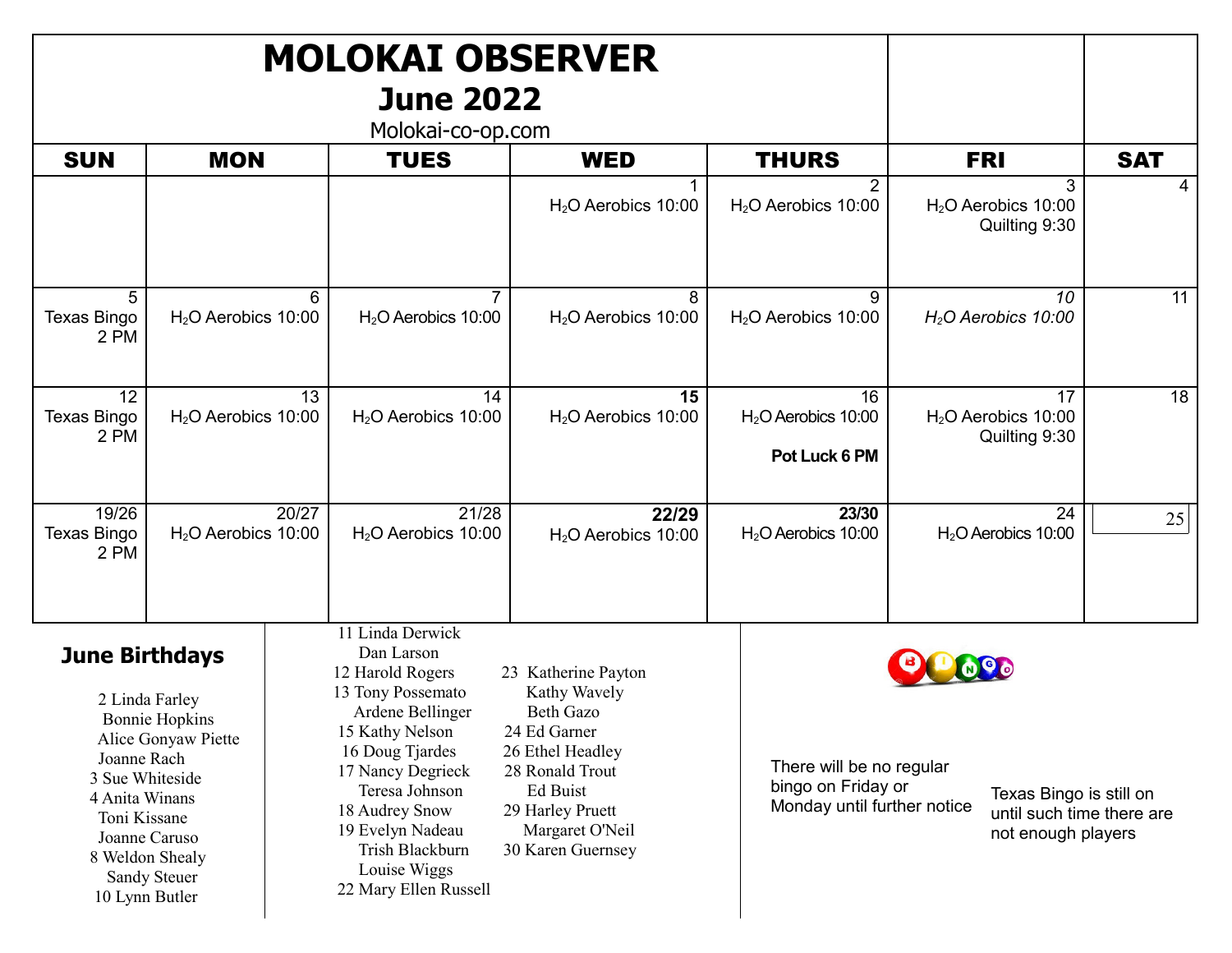

## **GOLF LEAGUES Mt Dora Golf Course**

Over for the summer, however, the men will continue to play as long as there is interest

Have a great summer and go golfing for fun!!!

**PLEASE**, newcomers and old timers **support our "MRA"** and join us for fun and fellowship. **Membership starts** 

**January 1st.** Use form... Make checks payable to "MRA".

Put checks in the MRA box. All residents and renters (even short term) must pay MRA dues to participate in activities. We highly encourage you to join the Women's and Men's Clubs as these are the groups that are active in the park programs

## **WELLNESS PROGRAM**

 Volunteer sign up sheets will be in the clubhouse. If you would like to take advantage of the program or volunteer, contact Karen Curtis at 26 Hawaiian Way or 615-584- 6293. Please take a turn! Sign up.. buddy up with someone who has done it before to see what we do! It could be you who needs this program someday!

**LADIES LUNCH BUNCH 12 Ladies enjoyed lunch at Boondocks on Friday May 20th. Next lunch bunch will be on Friday June 24th at Vincents Mt Dora at 12 noon. Please sign up in the clubhouse..** Open to all ladies in Molokai. Great way to get to know our neighbors and new residents. For more information

call Linda McKenna 352-508-5313.

**TV or Internet issues?** Please call or email Opticaltel [support@opticaltel.com](mailto:support@opticaltel.com)

If you don't have results, call Molokai office with a complaint **352-343-5300**

**Please help to keep our beautiful park clean. Pick up trash when you see it and please dont flick cigarette butts on the grounds.** 

## **Co-op Board**

President – Margie Belous Vice President – Dennis Coselman Treasurer – Mickey Brown Assistant Treasurer – Dennis Donner Secretary – Peter Basdeka Members at large – Tim Beck, Ray Lebre, Murray Leaver, Karen Curtis Recording Secretary – Cindy Brown

**Men's Club** President – Jeff Blaze Vice President – Ben Barker Secretary – Ken Elliott Ttreasurer – Fred Ray Members at large – Al Goodell, Dave Garris, Jim Weesie, Dennis Donner, Bob Fogg Past President

## **Women's Club**

President – Cindy Brown Vice President – Janice Fogg Secretary – Genie Ray Treasurer – Mary Ellen Russell Members at large – Marijke Spillman, Sharon Goodell, Susan Kubla, Sandy Steuer, Deb Blaze

**Please note change in time for water aerobics.. Quilting group will meet the first and third Friday of the month during the summer..**